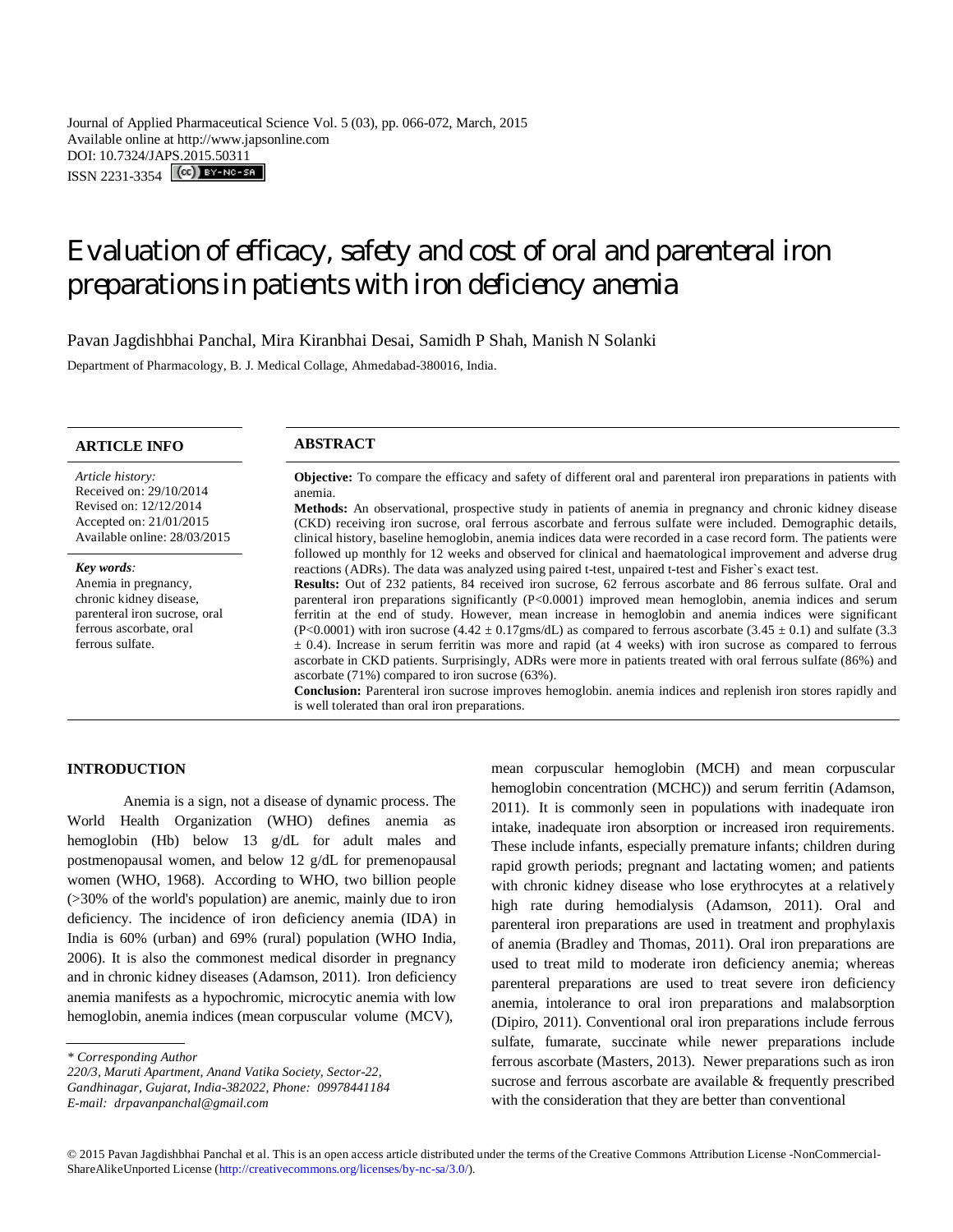preparation (Masters, 2013). However, data on the efficacy and safety of theses preparations is scare. Thus the present study was conducted to evaluate efficacy and safety of ferrous ascorbate and iron sucrose in patients with iron deficiency anemia.

# **MATERIALS AND METHODS**

This was a continuous, prospective, observational, two centre study conducted at Institute of Kidney Diseases (IKD) and Department of Obstetrics and Gynaecology, Civil Hospital Ahmedabad (CHA), a tertiary care teaching hospital. The study was approved by Institutional Ethics Committee (IEC), CHA. Patients of anaemia in pregnancy and chronic kidney disease (CKD) of more than 16 years and either gender treated with iron sucrose, oral ferrous ascorbate and ferrous sulphate, from November 2011 to January 2013 were enrolled in the study. However, patients having anemia due to hemolysis, bone marrow depression, vitamin  $B_{12}$  deficiency, transfused blood or blood products in previous two months and with haemochromatosis or other iron storage disorders were excluded. Informed consent was obtained from all patients. Patients with anaemia were evaluated clinically and haematologically (haemoglobin, red blood cell indices and serum ferritin). The haematological reports were assessed by treating physician to decide treatment with oral or parenteral iron preparation. Patients with haemoglobin between 7 to 10.9 (g/dL) were treated with oral ferrous salts like ferrous ascorbate (100 mg/day) and ferrous sulphate (200 mg/day) at IKD and CHA respectively. While patients with haemoglobin less than 7 (g/dL) were treated with parenteral iron sucrose. Total dose of iron sucrose administered included the amount of iron needed to correct haemoglobin deficit plus to replenish iron stores. The total dose of iron was calculated by the following formula: Body weight (kg) x 2.3 x (15–patient's haemoglobin) + 500 mg (for stores). The baseline data of the patients were recorded in pretested case record form. Each patient was followed up every month and assessed for clinical and haematological parameters and adverse drug reactions (ADRs) for three months. Hemoglobin, anemia indices and serum ferritin (in CKD patients) were measured at baseline and at the end of each month for subsequent three months. The data was recorded in Microsoft Excel Worksheet and analysed by Fisher's exact test and paired 't' test and unpaired 't' test with the help of GraphPad Prism 5.0 software. P < 0.05 considered as statistically significant.

# **RESULT**

#### **Baseline Characteristics**

Out of 232 patients, 67 were men and 165 were women. Of these, 84 were treated with parenteral iron sucrose, 62 with ferrous ascorbate and 86 with ferrous sulfate. The mean age of patients received ferrous ascorbate and iron sucrose was  $42.6 \pm$ 18.3 years, while those treated with ferrous sulfate was  $23.6 \pm 5.8$ (pregnant patients). The most frequent presenting complaints were fatigue followed by breathlessness and most common sign was mild to severe pallor of tongue, nail and conjunctiva (Table 1). While mean baseline hemoglobin (gms  $\%$ ) was 7.7 $\pm$  0.5 in iron sucrose treated patients as compared to  $9 \pm 0.3$  and  $8.9 \pm 0.4$  with ferrous ascorbate and ferrous sulfate respectively (Table 1). Mean baseline serum ferritin (ng/ml) was low  $(30 \pm 6.1)$  in iron sucrose treated patients as compared to  $41.7 \pm 6.8$  ferrous ascorbate treated group (Table 1). Baseline anemia indices were comparable in all three iron preparations treated patients (Table 1).

# **Outcome of iron therapy**

# *Clinical assessment*

A significant improvement  $(p<0.0001)$  in fatigue and breathlessness was observed in patients treated with oral and parenteral iron patients at first follow up. All patients were symptom free at the end of second follow up in all three groups (Table 2).

#### *Hematological assessment*

A significant (p<0.0001) improvement in mean hemoglobin, anemia indices (MCV, MCH and MCHC) and serum ferritin was observed in patients treated with ferrous ascorbate, ferrous sulfate and iron sucrose at 12 weeks (Table 3).

# *Comparison between different treatment groups*

*Comparison between ferrous ascorbate and ferrous sulfate*

The increase in mean hemoglobin was significant (p<0.0001) with ferrous ascorbate treated patients at the end of treatment as compared to ferrous sulfate. While there was a significant  $(p<0.005)$  improvement in mean MCH with ferrous sulfate group as compared to ferrous ascorbate group (Table 4)

### *Comparison between iron sucrose and ferrous ascorbate*

There was a significant  $(p<0.0001)$  increase in mean hemoglobin and anemia indices (MCV, MCH and MCHC) in patients treated with iron sucrose as compared to ferrous ascorbate at end of treatment(12 weeks). Secondly, mean increase in serum ferritin was significant (p<0.0001) and rapid with iron sucrose at 4 weeks as compared to ferrous ascorbate group. While there was slow, steady and significant (p<0.005) increase in serum ferritin at 8 and 12 weeks with ferrous ascorbate treated patients as compared to iron sucrose (Table 5 and figure 1).

# *Adverse Drug Reactions (ADRs)*

A total of 171 ADRs were observed in 232 patients during the study period. The most common ADR was nausea (54) followed by heart burn (44). Out of 171 ADRs, 44 (25.7%) were reported from ferrous ascorbate treated group, 74 (43.2%) from ferrous sulfate and 53 (30.9%) from iron sucrose group (Table 6). ADRs were categorized as mild, moderate and severe based on modified Hartwig and Siegel scale (Table 6). However, none of the ADR required withdrawal of causal drug. Causality assessment showed that majority of ADRs (171) were categorized as possible in nature by WHO-UMC scale and probable by Naranjo`s scale (Table 6).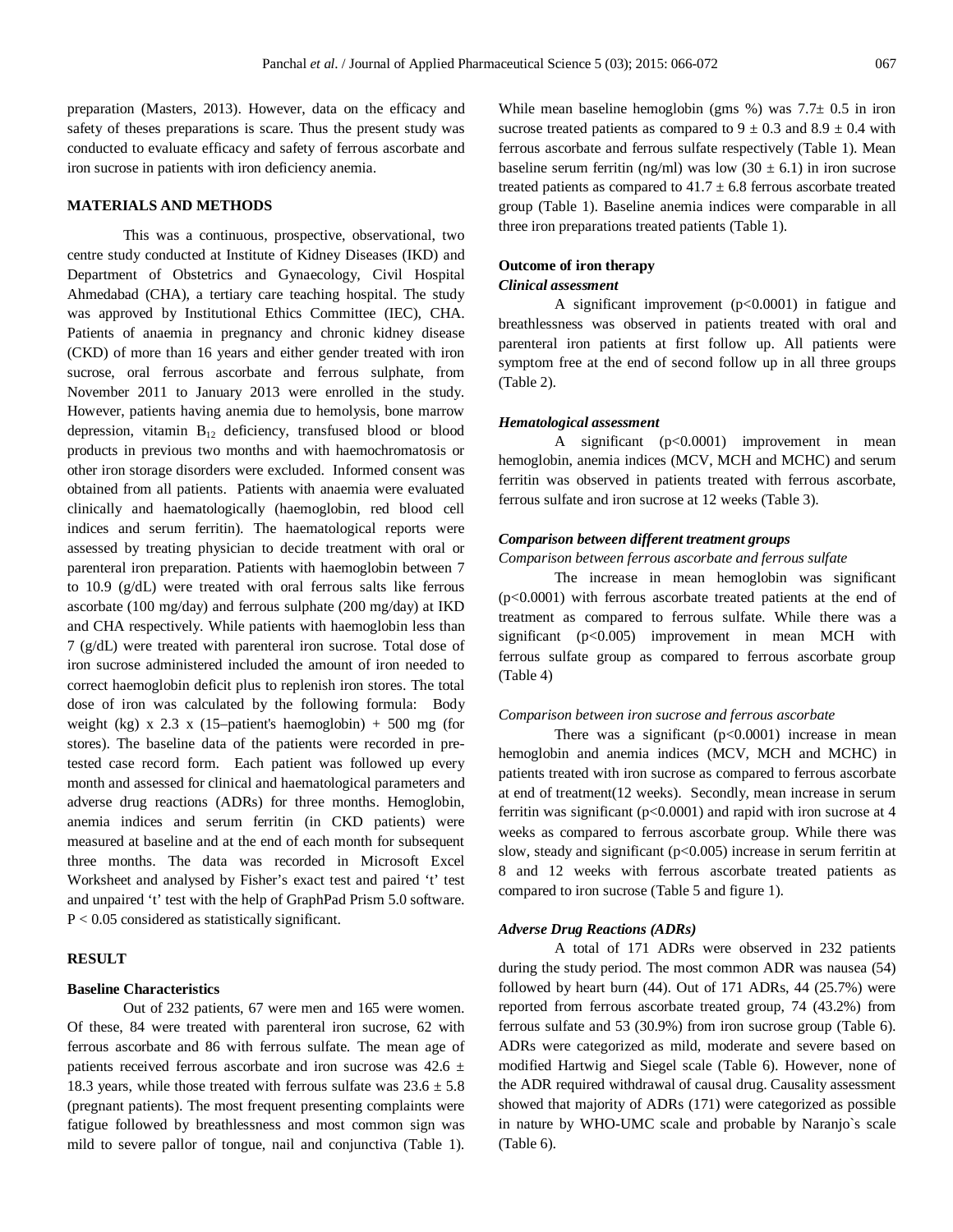

**Fig. 1:** Comparison of mean serum ferritin in patients treated with ferrous ascorbate and iron sucrose (n=99). \*P<0.0001 as compared to baseline (Paired student's't' test), Normal serum ferritin level for adult – 30 to 300 (ng/ml).

| <b>Table 1:</b> Baseline characteristics of the patients with anemia $(n=232)$ . |  |
|----------------------------------------------------------------------------------|--|
|----------------------------------------------------------------------------------|--|

| <b>Parameter</b>                                                    | <b>Treatment groups</b>  |                        |                          |  |  |  |  |
|---------------------------------------------------------------------|--------------------------|------------------------|--------------------------|--|--|--|--|
|                                                                     | <b>Ferrous ascorbate</b> | <b>Ferrous sulfate</b> | <b>Iron sucrose</b>      |  |  |  |  |
|                                                                     | (CKD patients)           | (Pregnant patients)    | (CKD+ Pregnant patients) |  |  |  |  |
| <b>Number of patients</b>                                           | 62                       | 86                     | 84                       |  |  |  |  |
| <b>Mean age (Years)</b>                                             | $53.4 \pm 18.3$          | $23.6 \pm 5.8$         | $54.8 \pm 16.7$          |  |  |  |  |
| <b>Gender</b>                                                       |                          |                        |                          |  |  |  |  |
| Men                                                                 | 41                       | 0 <sup>0</sup>         | 26                       |  |  |  |  |
| Women                                                               | 21                       | 86                     | 58                       |  |  |  |  |
| <b>Clinical symptoms</b>                                            |                          |                        |                          |  |  |  |  |
| Fatigue (%)                                                         | 62(100)                  | 86 (100)               | 84 (100)                 |  |  |  |  |
| Breathlessness (%)                                                  | 9(14.5)                  | 9(10.5)                | 78 (92.2)                |  |  |  |  |
| Clinical signs (Severity of pallor of tongue, conjunctiva and nail) |                          |                        |                          |  |  |  |  |
| Mild $(\% )$                                                        | 54 (87)                  | 73 (84.8)              | 46 (54.7)                |  |  |  |  |
| Moderate $(\%)$                                                     | 8(13)                    | 13(15.2)               | 7(8.3)                   |  |  |  |  |
| Severe $(\%)$                                                       | 0(0)                     | 0(0)                   | 31(36.6)                 |  |  |  |  |
| <b>Laboratory parameters</b>                                        |                          |                        |                          |  |  |  |  |
| Mean Hb $(gms \%)$                                                  | $9 \pm 0.3$              | $8.9 \pm 0.4$          | $7.7 \pm 0.5$            |  |  |  |  |
| Mean $MCV(\mu m3)$                                                  | $65.5 \pm 7.6$           | $64.6 \pm 3.2$         | $61.7 \pm 3.5$           |  |  |  |  |
| Mean MCH (pg/cell)                                                  | $27.6 \pm 0.8$           | $25.2 \pm 0.8$         | $25.7 \pm 1.2$           |  |  |  |  |
| Mean MCHC $(g/dl)$                                                  | $31.5 \pm 5.8$           | $30.5 \pm 6.1$         | $29.1 \pm 1.8$           |  |  |  |  |
| Mean Serum Ferritin (ng/ml)                                         | $41.7 \pm 6.8$           |                        | $30 \pm 6.1$             |  |  |  |  |

**Table 2:** Comparison of clinical symptoms of patients at different time interval (n=232). [Values are absolute count (%)]

| Study groups                 | <b>Symptoms</b>    | <b>Baseline</b> | $1^{\rm st}$ FU | $2^{nd}$ FU | $3^{\text{rd}}$ FU |
|------------------------------|--------------------|-----------------|-----------------|-------------|--------------------|
| Ferrous ascorbate $(n=62)$   | Fatigue (%)        | 62(100)         | $6(9.67)^{*}$   | $0(0)^{1}$  | 0(0)               |
|                              | Breathlessness (%) | 9(14.5)         | $0(0)^{t}$      | $0(0)^{1}$  | $0(0)^{t}$         |
|                              | Fatigue (%)        | 86 (100)        | $11(12.7)^*$    | $0(0)^{1}$  | 0(0)               |
| Ferrous sulphate $(n=86)$    | Breathlessness (%) | 9(10.5)         | $0(0)^{3}$      | $0(0)^{4}$  | $0(0)^{t}$         |
| <b>Iron sucrose</b> $(n=84)$ | Fatigue (%)        | 84 (100)        | $9(10.7)^{*}$   | $0(0)^{1}$  | $0(0)^*$           |
|                              | Breathlessness (%) | 78 (92.2)       | $0(0)^{*}$      | $0(0)^{t}$  | $0(0)^{*}$         |

# P<0.0001 as compared to baseline (Fisher's exact text). FU= follow up.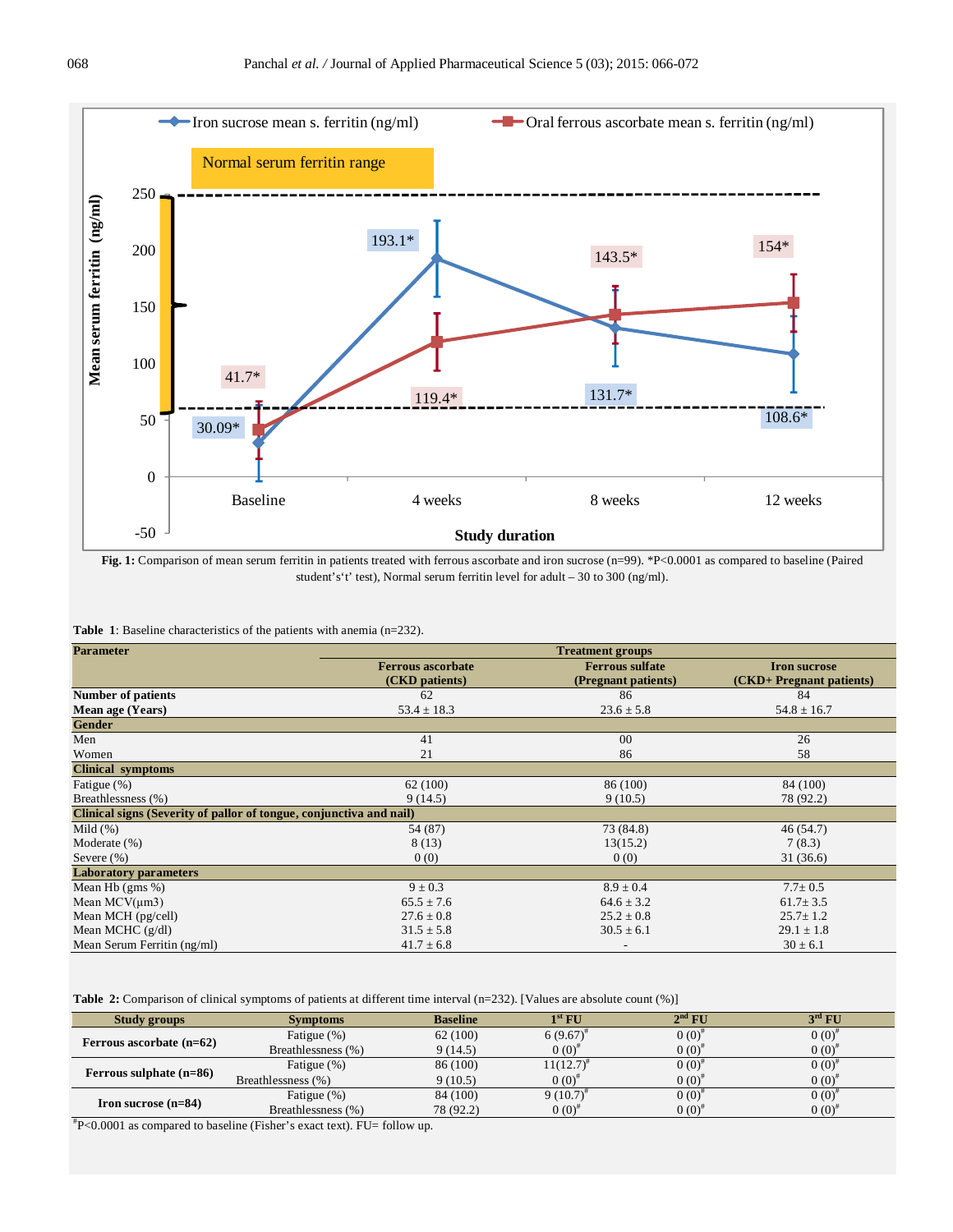| Visit/             | <b>Treatment groups</b>      |                  |                  |                     |  |  |  |
|--------------------|------------------------------|------------------|------------------|---------------------|--|--|--|
| <b>Follow up</b>   | <b>Laboratory parameters</b> | <b>Ferrous</b>   | <b>Ferrous</b>   | <b>Iron sucrose</b> |  |  |  |
| (FU)               |                              | ascorbate        | sulphate         |                     |  |  |  |
|                    | $Hb$ (gms %)                 | $9 \pm 0.3$      | $8.9 \pm 0.4$    | $7.7 \pm 0.5$       |  |  |  |
|                    | $MCV(\mu m^3)$               | $65.5 \pm 7.6$   | $64.6 \pm 3.2$   | $61.7 \pm 3.5$      |  |  |  |
| <b>Baseline</b>    | $MCH$ (pg/cell)              | $27.6 \pm 0.8$   | $25.2 \pm 0.8$   | $25.7 \pm 1.2$      |  |  |  |
|                    | $MCHC$ (g/dl)                | $31.5 \pm 5.8$   | $30.5 \pm 6.1$   | $29.1 \pm 1.8$      |  |  |  |
|                    | Serum Ferritin (ng/ml)       | $41.7 \pm 6.8$   |                  | $30 \pm 6.1$        |  |  |  |
|                    | $Hb$ (gms %)                 | $10.8 \pm 0.6*$  | $10.2 \pm 0.2*$  | $9.9 \pm 0.8*$      |  |  |  |
|                    | $MCV(\mu m^3)$               | $67.8 \pm 7.6*$  | $66.8 \pm 4.2*$  | $66.3 \pm 2.7*$     |  |  |  |
| 1 <sup>st</sup> FU | $MCH$ (pg/cell)              | $29.3 \pm 1.2*$  | $28.3 \pm 4.6^*$ | $27.8 \pm 1.4*$     |  |  |  |
|                    | $MCHC$ (g/dl)                | $33.1 \pm 6.4*$  | $32.5 \pm 7.2*$  | $30.9 \pm 1.4*$     |  |  |  |
|                    | Serum Ferritin (ng/ml)       | $119.4 \pm 27*$  |                  | $193.1 \pm 34*$     |  |  |  |
|                    | $Hb$ (gms %)                 | $11.9 \pm 0.6*$  | $11.2 \pm 0.1*$  | $11.5 \pm 0.7*$     |  |  |  |
|                    | $MCV(\mu m^3)$               | $69.3 \pm 7.5*$  | $68.5 \pm 8.1*$  | $69.2 \pm 1.7*$     |  |  |  |
| 2 <sup>nd</sup> FU | $MCH$ (pg/cell)              | $30.2 \pm 1.1*$  | $29.4 \pm 5.2*$  | $29.2 \pm 1.1*$     |  |  |  |
|                    | $MCHC$ (g/dl)                | $33.8 \pm 6.7*$  | $33.2 \pm 8.3*$  | $32 \pm 0.7*$       |  |  |  |
|                    | Serum Ferritin (ng/ml)       | $142.8 \pm 28*$  |                  | $131.7 \pm 26*$     |  |  |  |
|                    | $Hb$ (gms %)                 | $12.4 \pm 0.5*$  | $12.2 \pm 0.7*$  | $12.1 \pm 0.6*$     |  |  |  |
|                    | $MCV(\mu m^3)$               | $69.9 \pm 7.3*$  | $69.4 \pm 5.2*$  | $70.1 \pm 1.4*$     |  |  |  |
| 3 <sup>rd</sup> FU | $MCH$ (pg/cell)              | $30.8 \pm 1*$    | $29.9 \pm 2.3*$  | $29.9 \pm 0.8*$     |  |  |  |
|                    | $MCHC$ (g/dl)                | $34.1 \pm 6.8^*$ | $33.7 \pm 1.5*$  | $32.3 \pm 0.5*$     |  |  |  |
|                    | Serum Ferritin (ng/ml)       | $154 \pm 31*$    |                  | $108.6 \pm 36*$     |  |  |  |

**Table 3:** Comparison of laboratory parameters of patients at different time interval  $(n=232)$  [Values are mean  $\pm$  SEM]

\*P<0.0001 as compared to baseline (Paired student`s 't' test), Hb- Hemoglobin. MCV - Mean corpuscle volume. MCH - Mean corpuscle hemoglobin. MCHC - Mean corpuscle hemoglobin concentration

**Table 4:** Comparison of difference in mean value of laboratory parameters of patients treated with oral iron preparations (n=148) [Values are mean ± SEM].

| <b>Parameters</b>                 | <b>Mean difference at</b><br>first follow up<br>$(4 \text{ weeks})$ |                                         | <b>Mean difference at second</b><br>follow up<br>$(8$ weeks) |                                         | Mean difference at third follow<br><b>up</b><br>$(12$ weeks) |                                         | <b>Total mean difference</b><br>$(12$ weeks) |                                         |
|-----------------------------------|---------------------------------------------------------------------|-----------------------------------------|--------------------------------------------------------------|-----------------------------------------|--------------------------------------------------------------|-----------------------------------------|----------------------------------------------|-----------------------------------------|
|                                   | <b>Ferrous</b><br>ascorbate<br>$(n = 62)$                           | <b>Ferrous</b><br>sulfate<br>$(n = 86)$ | <b>Ferrous</b><br>ascorbate<br>$(n = 62)$                    | <b>Ferrous</b><br>sulfate<br>$(n = 86)$ | <b>Ferrous</b><br>ascorbate<br>$(n = 62)$                    | <b>Ferrous</b><br>sulfate<br>$(n = 86)$ | <b>Ferrous</b><br>ascorbate<br>$(n = 62)$    | <b>Ferrous</b><br>sulfate<br>$(n = 86)$ |
| $Hb$ (gms %)                      | $1.8 \pm 0.1*$                                                      | $1.3 \pm 0.2$                           | $1 \pm 0.12$                                                 | $1 \pm 0.1$                             | $0.47 \pm 0.06$                                              | $1 \pm 0.1**$                           | $3.45 + 0.1*$                                | $3.3 \pm 0.4$                           |
| $MCV(\mu m^3)$<br>$MCH$ (pg/cell) | $2.3 \pm 0.16*$<br>$1.6 \pm 0.13$                                   | $1.2 + 1$<br>$3.1 \pm 3.8$ **           | $1.5 \pm 0.28$<br>$0.87 \pm 0.13$                            | $1.7 + 3.9**$<br>$1.1 + 0.6$ **         | $0.64 \pm 0.15*$<br>$0.6 \pm 0.12$                           | $0.9 + 2.9$ **<br>$0.5 \pm 2.9$         | $4.3 \pm 0.25$<br>$3.15 \pm 0.9$             | $4.8 \pm 2$<br>$4.7 \pm 1.5***$         |
| $MCHC$ (g/dl)                     | $1.6 \pm 0.14$                                                      | $2 \pm 1.1$                             | $0.64 \pm 0.1$                                               | $0.7 + 1.6$                             | $0.33 \pm 0.08$                                              | $0.5 \pm 6.8$                           | $2.58 + 0.21$                                | $3.2 + 4.6$                             |

\* P<0.0001 as compared to ferrous sulfate treated group (Unpaired student's't' test), \*\*p<0.005 as compared to ascorbate treated group (Unpaired student's't' test). Oral ferrous ascorbate tr ineated patients chronic kidney disease (n=62) and oral ferrous sulfate treated patients in pregnancy (n=86). Hb- Hemoglobin. MCV - Mean corpuscle volume. MCH - Mean corpuscle hemoglobin. MCHC - Mean corpuscle hemoglobin concentration.

|             | Table 5: Comparison of difference in mean value of laboratory parameters of patients treated with oral iron and parenteral preparations (n=144) [Values are mean |  |
|-------------|------------------------------------------------------------------------------------------------------------------------------------------------------------------|--|
| $\pm$ SEM]. |                                                                                                                                                                  |  |

| <b>Parameters</b>         | Mean difference at<br>first follow up<br>$(4 \text{ weeks})$ |                                         | Mean difference at second<br>follow up<br>$(8 \text{ weeks})$ |                                         | <b>Mean difference at third follow</b><br><b>up</b><br>$(12$ weeks) |                                         | <b>Total mean difference</b><br>$(12 \text{ weeks})$ |                                         |
|---------------------------|--------------------------------------------------------------|-----------------------------------------|---------------------------------------------------------------|-----------------------------------------|---------------------------------------------------------------------|-----------------------------------------|------------------------------------------------------|-----------------------------------------|
|                           | <b>Iron sucrose</b><br>$(n=84)$                              | <b>Ferrous</b><br>ascorbate<br>$(n=62)$ | <b>Iron sucrose</b><br>$(n=84)$                               | <b>Ferrous</b><br>ascorbate<br>$(n=62)$ | <b>Iron sucrose</b><br>$(n=84)$                                     | <b>Ferrous</b><br>ascorbate<br>$(n=62)$ | <b>Iron sucrose</b><br>$(n=84)$                      | <b>Ferrous</b><br>ascorbate<br>$(n=62)$ |
| $Hb$ (gms %)              | $2.23 \pm 0.13*$                                             | $1.8 + 0.1$                             | $1.56 \pm 0.5*$                                               | $1 \pm 0.12$                            | $0.62 \pm 0.1*$                                                     | $0.47 + 0.06$                           | $4.42 + 0.17*$                                       | $3.45 \pm 0.1$                          |
| $MCV(\mu m^3)$            | $4.5 \pm 0.44*$                                              | $2.3 \pm 0.16$                          | $2.8 \pm 0.4*$                                                | $1.5 \pm 0.28$                          | $0.97 \pm 0.2$ *                                                    | $0.64 + 0.15$                           | $8.4 \pm 0.84*$                                      | $4.3 \pm 0.25$                          |
| $MCH$ (pg/cell)           | $2.12 \pm 0.1*$                                              | $1.6 \pm 0.13$                          | $1.2 + 0.7*$                                                  | $0.87 \pm 0.13$                         | $0.68 \pm 0.22$                                                     | $0.6 \pm 0.12$                          | $4.17 \pm 0.25^*$                                    | $3.15 \pm 0.9$                          |
| $MCHC$ (g/dl)             | $1.82 \pm 0.22$                                              | $1.6 \pm 0.14$                          | $1.09 \pm 0.2*$                                               | $0.64 + 0.1$                            | $0.25 \pm 0.15$                                                     | $0.33 \pm 0.08$                         | $3.17 + 0.45*$                                       | $2.58 \pm 0.21$                         |
| Serum ferritin<br>(ng/ml) | $163 \pm 8.6^*$                                              | $77.7 \pm 5.2$                          | $-61 \pm 6.6$                                                 | $23.8 + 2.6**$                          | $-23 + 7.2$                                                         | $9.8 \pm 4.2^*$                         | $78.57 + 9.2*$                                       | 12. $3 \pm 5.6$                         |

\* P<0.0001 as compared to ferrous ascorbate (Unpaired student's't' test), \*\*P<0.005 as compared to iron sucrose (Unpaired student's't' test). Parenteral iron sucrose treated patients in chronic kidney disease and in pregnancy (n=84) and oral ferrous ascorbate treated group in chronic kidney disease patients (n=62). Hb-Hemoglobin. MCV - Mean corpuscle volume. MCH - Mean corpuscle hemoglobin. MCHC - Mean corpuscle hemoglobin concentration.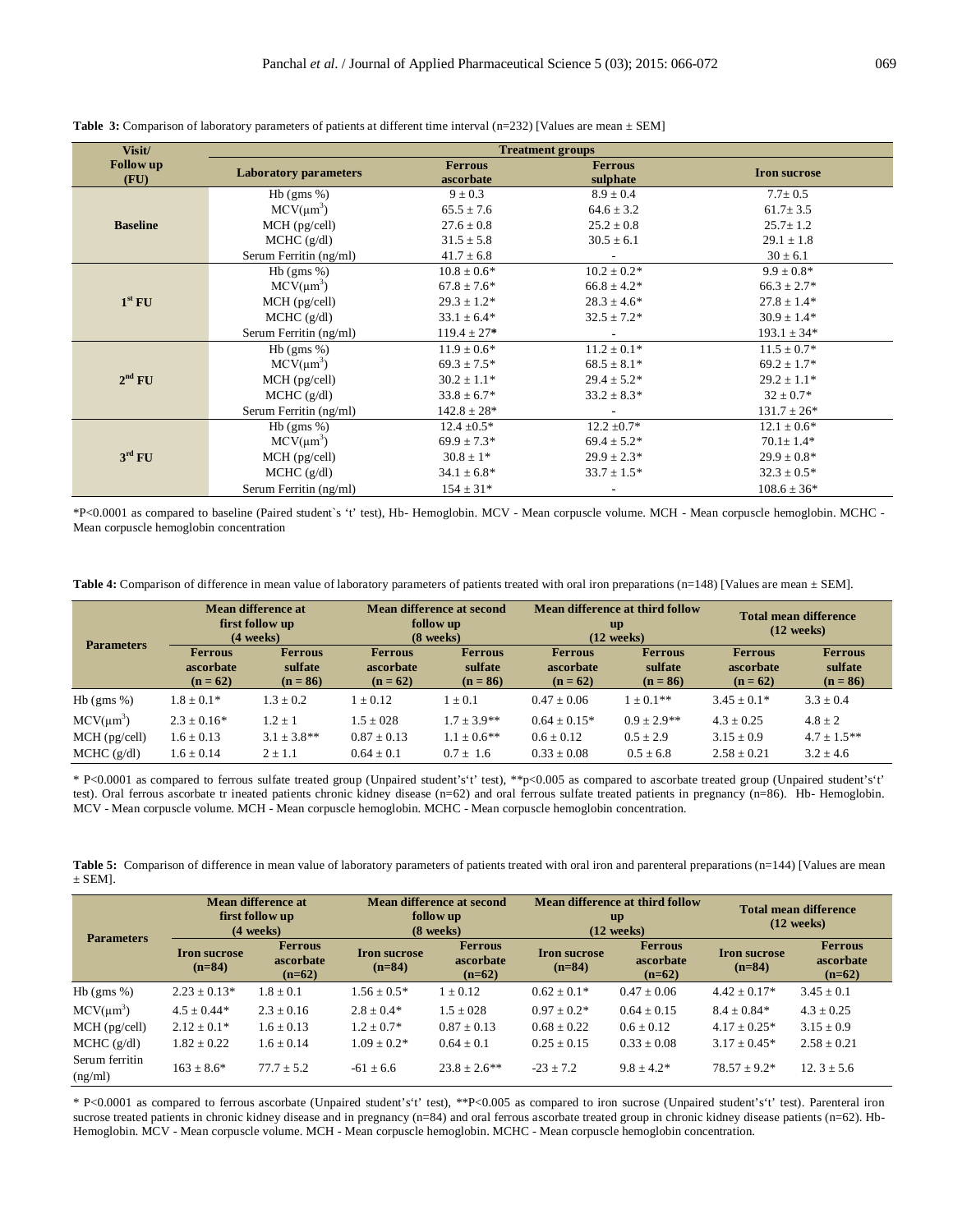| <b>ADRs</b>                 |                            | <b>Treatment group (s)</b>                          | <b>Number</b><br>(%) | WHO-UMC<br><b>Causality scale</b> | <b>Severity of ADRs</b><br>(Hartwig and<br>Siegel scale) |
|-----------------------------|----------------------------|-----------------------------------------------------|----------------------|-----------------------------------|----------------------------------------------------------|
|                             | <b>Nausea</b>              | Iron sucrose, ferrous ascorbate and ferrous sulfate | 54 (31.5)            | Possible                          | Mild                                                     |
| Gastrointesti               | <b>Heart burn</b>          | Iron sucrose, ferrous ascorbate and ferrous sulfate | 44(25.7)             | Possible                          | Mild                                                     |
|                             | Constipation               | Ferrous ascorbate and ferrous sulfate               | 23(13.4)             | Possible                          | Mild                                                     |
| side<br>nal side<br>effects | <b>Epigastric distress</b> | Iron sucrose, ferrous ascorbate and ferrous sulfate | 16(9.3)              | Possible                          | Mild                                                     |
|                             | <b>Vomiting</b>            | Iron sucrose, ferrous ascorbate and ferrous sulfate | 11(6.4)              | Possible                          | Mild                                                     |
|                             | <b>Metallic taste</b>      | Ferrous ascorbate and ferrous sulfate               | 7(4)                 | Possible                          | Mild                                                     |
| <b>Rashes</b>               |                            | Iron sucrose                                        | 6(3.5)               | Possible                          | Mild                                                     |
| <b>Hypotension</b>          |                            | Iron sucrose                                        | 2(1.1)               | Possible                          | Mild                                                     |
| Headache                    |                            | Ferrous ascorbate and ferrous sulfate               | 4(2.3)               | Possible                          | Mild                                                     |
| Arthralgia                  |                            | Iron sucrose                                        | 2(1.1)               | Possible                          | Mild                                                     |
| <b>Bodvache</b>             |                            | Iron sucrose                                        | 4(2.3)               | Possible                          | Mild                                                     |
| <b>Malaise</b>              |                            | Iron sucrose                                        | 4(2.3)               | Possible                          | Mild                                                     |
| <b>Total</b>                |                            |                                                     | 171 (100)            |                                   |                                                          |

**Table 6:** Details of adverse drug reactions (ADRs) observed among patients treated with iron preparations in the study (n=232)

## *Total cost of drug treatment of anemia*

The cost of drug treatment of anemia has been calculated in terms of direct and indirect cost in terms of rupees spent per patient per month.

#### *Direct cost*

This refers to cost incurred to patient for purchase of drugs plus laboratory investigations plus the amount spent towards transportation to hospital. The mean direct cost of therapy in iron sucrose treat patients was Rs. 1121.6 [95% CI (1068.5, 1178.9)], Rs. 569.39 [95% CI (557.4, 581.38)] with ferrous ascorbate and Rs. 113.3 [95% CI (102.4, 125.8)] with ferrous sulfate.

## *Indirect cost*

This refers to the loss of daily wages of the patient and accompanying person. The mean indirect cost of therapy in iron sucrose group was Rs. 519.7 [95% CI (464.1, 575.2)]. While in ferrous ascorbate treated group was Rs. 700.3 [95% CI (645.8, 744.4)] and ferrous sulfate group was Rs. 295.7 [95% CI (271.9, 323.5)].

#### *Total cost*

Mean total cost of therapy in patients treated with iron sucrose was Rs. 1641.3 [95% CI (1532.6, 1754.1)], in ferrous ascorbate group was Rs. 1269.6 [95% CI (1203.2, 1325.8)] and in ferrous sulfate group was Rs. 409.7 [95% CI (378.4, 442.7)].

## **DISCUSSION**

Iron deficiency anemia (IDA) is one of the most prevalent nutritional deficiencies in the world and  $12<sup>th</sup>$  most important risk factor for all mortality globally (Mason et al., 2005). It can be effectively treated and prevented by using nutritional diet, different oral and parenteral iron preparations (Miyashita et al., 2011). Conventional oral iron preparations frequently cause side effects, non compliance is common and therapy had to be given for long time in case of severe iron deficiency (Miyashita et al., 2011). Moreover, absorption of oral iron preparations from gastrointestina l tract and red blood cells

production are influenced by comorbid conditions such as renal disease and pregnancy (Miyashita et al., 2011). On the other hand, among parenteral iron preparation iron sucrose is considered to be better tolerated with few side effects than iron dextran (Faich and Strobos, 1999). It has been approved by FDA for the treatment of iron deficiency in patients with chronic kidney disease (Faich and Strobos, 1999). It had also been widely prescribed to treat iron deficiency in pregnancy (Faich and Strobos, 1999). Ferrous ascorbate, a novel oral iron preparation, claims to enhance the process of iron absorption in gastrointestinal tract (Megha, 2012) Our study showed the treatment outcomes of total 232 patients treated with oral ferrous ascorbate, ferrous sulfate and parenteral iron sucrose for three months. In our study we could not compare iron sucrose with other convention parenteral iron preparations, owing to they were not availability in the market. After 3 months of follow up, all 232 patients remained on treatment with no deaths or drop outs. Three months treatment showed that all patients had normalized hematological parameters (hemoglobin, anemia indices and serum ferritin) with clinical improvement, giving 100% treatment success with all three iron preparations.

Our study showed that the most common age group was 16-30 (37.9%) years followed by 46-60 (21.9%) years. The mean age of patients in our study was higher (42.6 years) as compared to studies done at Jordan (31.1 years) and lower than at Turkey (44.5 years) and Romania (52.2 years) (Khaldoun et al., 2011). There were more women (71.2%) than men (28.8%) in our study probably due to including pregnant patients with anemia in our study. This also indicates high prevalence of iron deficiency in women. However, national data shows that 69% of the total iron deficiency anemia patients are young women, which is lower than our finding (75.7% young women). In our study, we observed fatigue and breathlessness were most common presenting symptoms. This can be because of decrease oxygenation of skeletal muscle as result of low oxygen carrying capacity in anemia patients (Miyashita et al., 2011). Pallor of tongue, nail and conjunctiva was also seen in the patients and its severity was related to hemoglobin concentration. Similar findings had been reported in studies conducted at Jordan, USA and Turkey (Tokars, 2010). Different hematological parameters like hemoglobin,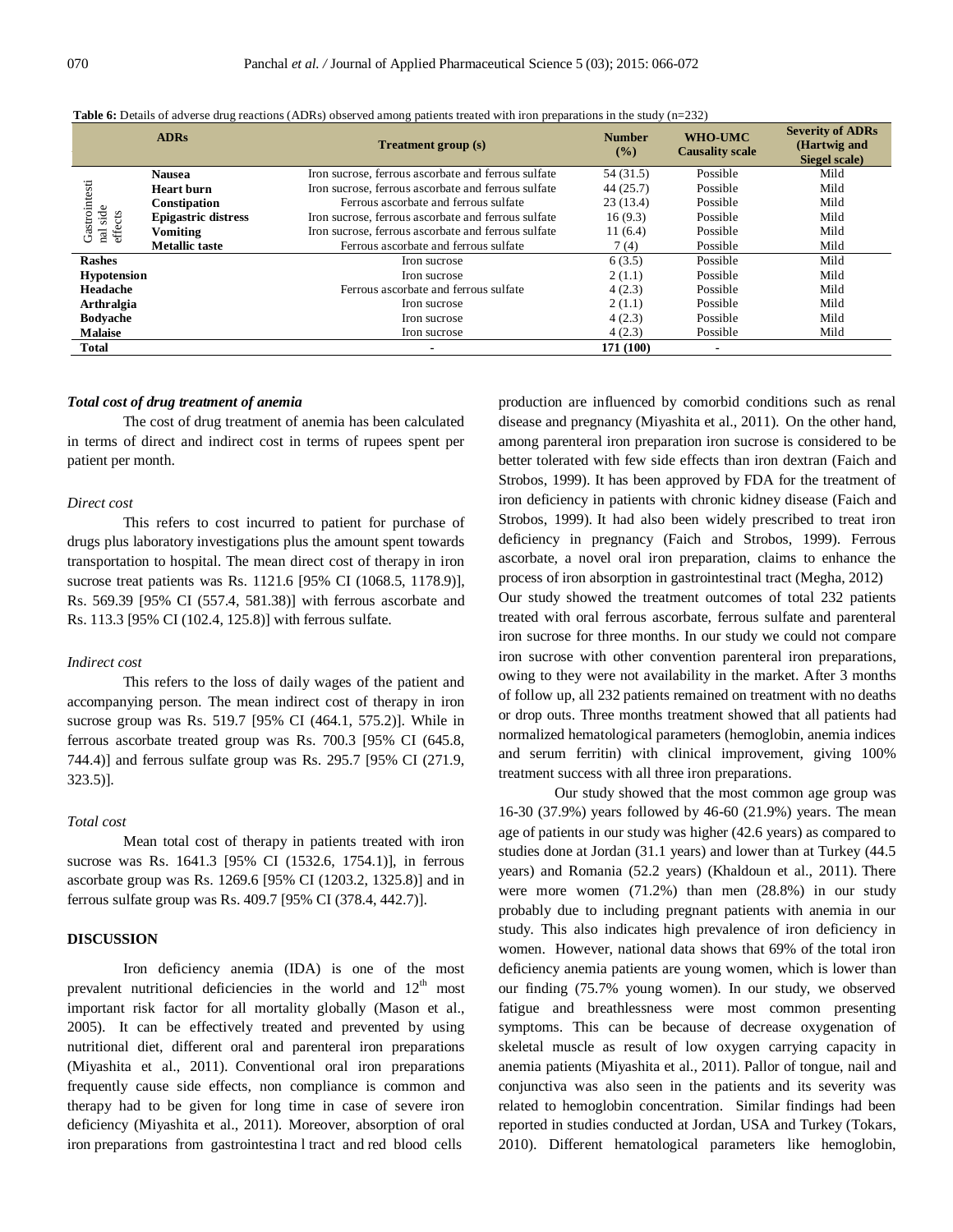anemic indices (MCV, MCH and MCHC) and biochemical parameter like serum ferritin was also used to diagnose the anemia, determine its severity and low iron store. The difference in baseline value of laboratory parameters is because of difference in severity of anemia in patients treated with oral and parenteral iron preparations. Similar difference in baseline values had been observed at UK and USA (Stoves, 2001). The revised guideline from National Kidney Foundation-Dialysis Outcomes Quality Initiative (NKF-DOQI) (2006) recommend that a CKD patient's hemoglobin (Hb) be checked annually regardless of the cause or state of the disease. In addition, the guideline also recommends iron supplementation in order to maintain adequate anemia indices, serum ferritin levels and hemoglobin (11-12 g/dL) levels (Mircescu, 2006).

Oral and parenteral iron treatment resulted into a significant progressive improvement in fatigue and breathlessness at each follow up and all patients were symptom free at the end of 3 months treatment with oral and parenteral iron preparations. Our observations are similar to the studies conducted at Jordan and Turkey (Suheyl et al., 2009). The treatment with oral and parenteral iron preparations improves availability of elemental iron for erythropoesis and that improves signs and symptoms of anemia (Rang at al., 2011). A parallel improvement in hematological parameters was noted in our study. The baseline characteristics of study groups were not comparable because of difference in underlying populations and severity of anemia. It was observed that there was more and significant increase in hemoglobin in patients treated with ferrous ascorbate as compare to ferrous sulfate. Probably, this may be due to ferrous ascorbate being a synthetic iron molecule with ascorbate a reducing agent, reduces iron in highly soluble ferrous form and enhances its absorption from gastrointestinal tract.  $(12, 13)$  Moreover, patients with severe anemia treated with iron sucrose had more significant increase in mean hemoglobin and anemia indices (MCV, MCH and MCHC) as compared to ferrous ascorbate. Iron sucrose when administered is taken up by reticuloendothelial cell in liver, spleen and bone marrow and gets hydrolysed into sucrose and iron. Sucrose is eliminated by kidney and iron is quickly available for erythropoiesis to erythroblast progenitor in bone marrow (Suheyl et al., 2009). Similarly, iron sucrose also resulted into a rapid and significant) increase with serum ferritin level as compare to ferrous ascorbate. Similar observation had observed at USA and Turkey (Tokars, 2010)

However, in our study we could not compare efficacy and safety of iron sucrose with other parenteral iron preparations like iron dextran and iron sorbitol citrate, as they were not available and no more prescribed by the clinician. Thus we had compared iron sucrose with historical control group of conventional iron preparation. This shows that there was more and significant increase in mean hemoglobin and anemia indices (MCV and MCH) in iron sucrose treated patients as compared to iron sorbitol citrate treated patients. This is because nearly 33-35% of iron sorbitol citrate is excreted immediately and also its release from the reticuloendothelial system is much slower as compared to iron sucrose (Stoves et al., 2001). Similar observation has been documented in study conducted by Wali et al., 2002 (Khaldoun et al., 2011). Similarly, iron transportation to reticuloendothelial cells and its conversion to unstable iron stores very gradual with iron dextran (Bradley and Thomas, 2011). Further, iron sucrose administration resulted into rapid and significant increase with serum ferritin level above minimal require level. Similar observations had been documented at Tokars ML, 2010 and Suheyl Asma et al., 2009.

All three iron preparations were well tolerated and no serious adverse event was reported. The most common ADRs reported were heart burn (31.5%), nausea (25.7%) and constipation (13.4%) and mild in nature. This is because of iron sucrose is complex of ferric hydroxide sucrose, which is highly stabilize and has low propensity to cause anaphylactic reactions with iron sucrose. <sup>(15)</sup> In our study, patients treated with iron sucrose had 30.9% ADRs as compared to 25.7% ADRs with ferrous ascorbate. Similar observations had been reported by Suheyl Asma et al., 2009. A comparison between two ferrous salts showed that ADRs with ferrous ascorbate were low (25.7%) as compared to ferrous sulfate (43.2%). This is due to more free elemental iron presents in ferrous sulfate tract which increases gastro-intestinal irritation. Ferrous ascorbate provide better stability of iron-ascorbate complex in gastro-intestinal tract which prevent dissociation of iron from ascorbate (Kiran et al., 2010). In addition, ascorbate prevent oxidation ferrous of to ferric form which enhances its absorption from upper intestine (Megha, 2012). While evaluating safety parameter between iron sucrose treated patient and historical control group, iron sucrose was well tolerated and there no serious adverse event was observed. ADRs were more in patients treated with iron sorbitol citrate (103.3%) and iron dextran (155.1%) as compared to iron sucrose (30.9 %). Most common ADRs documented with iron sorbitol citrate were burning pain (11) and blackening (7) at site of injection. Iron sorbitol produces more ADRs owing to low molecular weight and has high transferring saturation capacity; it cannot be given as intravenous infusion and mainly used as intramuscularly. Similar observations were noted in study done by Wali et al, 2002 (Khaldoun et al., 2011). With iron dextran produced anaphylactic reaction in one patient and led to premature discontinuation of 11 patients from study due to ADRs. Iron dextran frequently produces acute and delayed type of hypersensitivity reactions and the incidence of severe anaphylactic reactions during iron dextran therapy is 0.6–0.7 % (Bradley and Thomas, 2011). Iron sucrose has low propensity for anaphylactic reaction as compared to iron dextran (Rang et al., 2011)

The average cost incurred to patient treated with iron sucrose was highest followed by ferrous ascorbate and ferrous sulfate. The cost of therapy per patient per month with iron sucrose was ` 1,641.3. While with ferrous ascorbate, it was ` 1, 269 and ` 409.7 with ferrous sulfate. The average direct cost incurred to the patients was more with iron sucrose as compared to ferrous ascorbate and ferrous sulfate. Within each iron preparation treated group, the cost incurred to the patients was more in patients treated